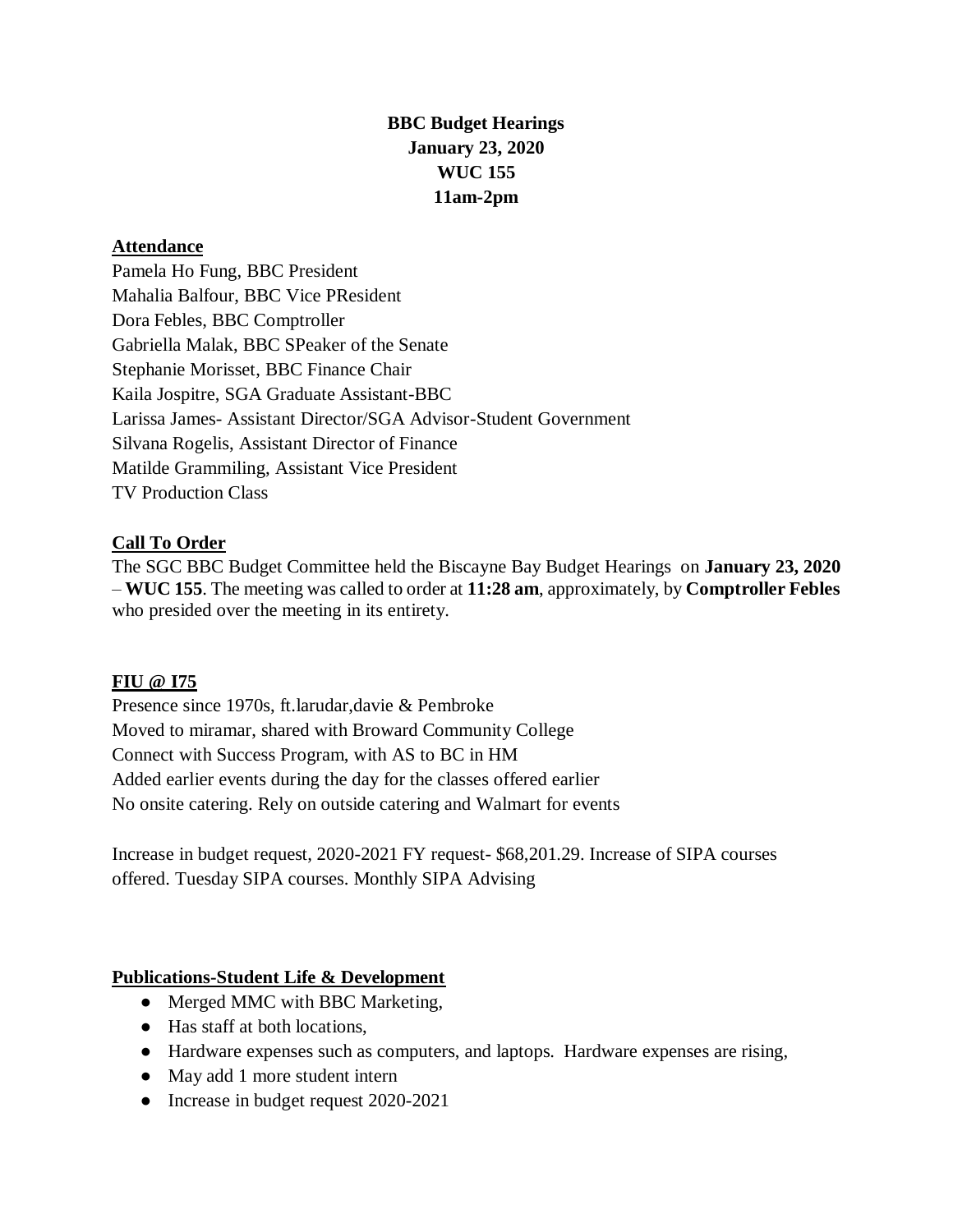• Speaker Malak moved to extend presentation by 5 minutes, President Ho Fung second

## **Student Organizations Council**

- Workshops partners with MPASS
- SOC Mixer
- SOC organization fair
- Spends about \$2,000 on programming
- Some organizations ran out of food during events
- Wants to do more workshops
- Budget was cut in the past year
- Increase in budget request
- President Ho Fung moved to extend Q & A, Speaker Malak second
- Mahalia Balfour left @ 12:42pm

### **Campus Life BBC Programming**

- Wow programs
- Collaborations
- Giveaways
- Partners with CLS
- Life skill series
- Release week \$4,200
- Late night Breakfast \$10,000
- Engagement \$5,000
- Increase in budget request \$75,000

### **Leadership Banquet**O

- Occurs in April
- Last year 96 people attended
- Increase in budget request \$10,000, 2020-2021

### **SGCBBC**

- $\bullet$  Front Desk \$1,000,
- Cabinet Discretionary \$1,300,
- Elections Discretionary \$200,
- SGA Travel \$200,